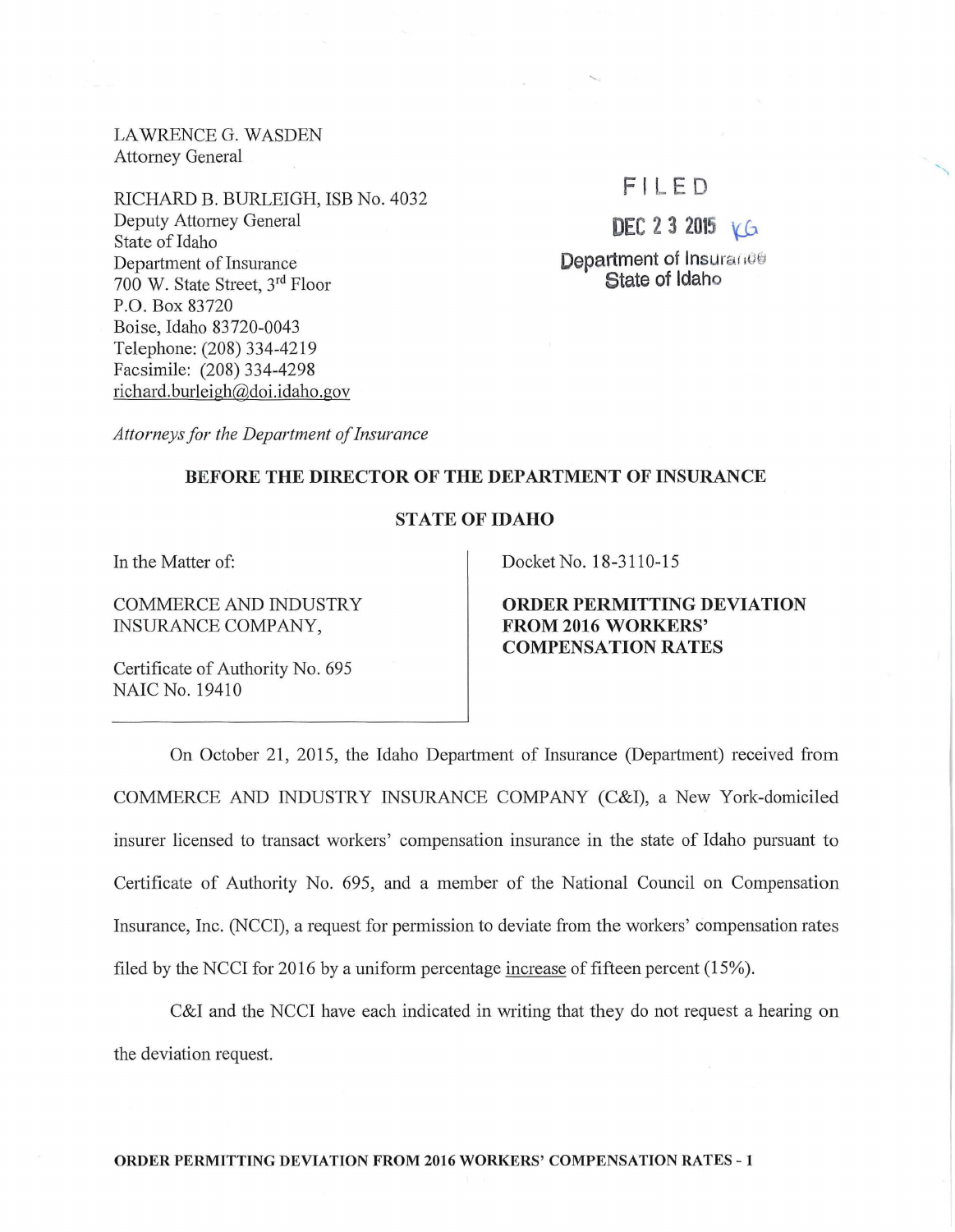The Department's Director (Director), having reviewed and being fully apprised of C&I's request to deviate from the Idaho workers' compensation premium rates filed by the NCCI for 2016, and the requirements of Idaho Code  $\S$  41-1614, has determined that the requested rate deviation is justified.

NOW, THEREFORE, IT IS HEREBY ORDERED, pursuant to Idaho Code§ 41-1614, that C&I's request to deviate by a uniform percentage increase of fifteen percent (15%) from the workers' compensation rates filed by the NCCI for 2016, exclusive of tenorism rates, is GRANTED. This deviation from the Idaho workers' compensation premium rates filed by the NCCI for 2016 shall take effect on January 1, 2016, and shall remain in effect for one year from that date unless terminated sooner with the approval of the Director.

Defember DATED this  $\blacktriangleright$  day of November, 2015.

> STATE OF IDAHO DEPARTMENT OF INSURANCE

Church

DEAN L. CAMERON Director